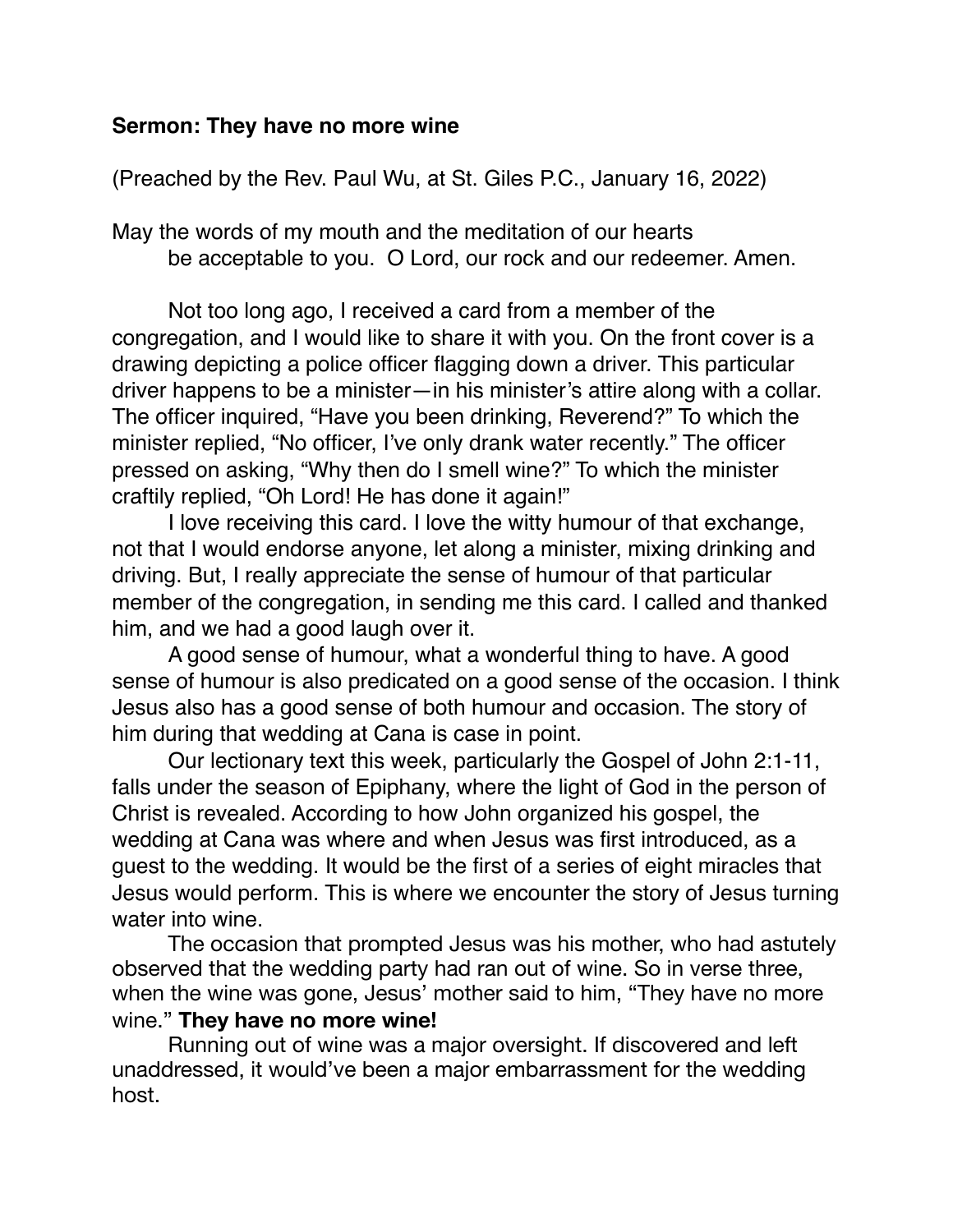What do we make of Mary, the mother of Jesus, in offering her observation to him? Is it simply an innocent remark, or did she mean for something more to emerge? To her astute observation, Jesus replied most impolitely in verse 4, "Woman, what concern is that to you and to me? My hour has not yet come." **My hour has not yet come.** 

Evidently, Jesus did not view Mary's observation as innocent, but as an imperative for him to 'do something'. Whatever that something may be. Evidently also, Jesus was annoyed. It was not just a simple case of him being inconvenienced, like being told by mom to perform a chore. Whatever Mary had in mind involving Jesus, it was bound to reveal his true identity. It was bound to disrupt his carefully prepared sense of occasion, his sense of time.

Jack Good, a retired minister of the United Church of Christ, in an article published in the Christian Century magazine, outlined the multiple layers of symbolism in this story. First, the story of Wedding in Cana reveal the contrast between what Jesus was about to offer, and the inadequacy of what was offered by ancient Judaism.

Second, this story focuses on the joy that characterizes the emerging realm of God, as a celebration within a celebration, taking place in a life affirming setting—in a wedding.

Third, this story highlights the disruption of Cronos time into an event of Kairos time.

The concept of time in the Greek language has two distinctive layers: the Cronos and the Kairos. Cronos denotes ordinary time—the days, the hours, the minutes. When one opens a calendar, one stares into the Cronos. When one checks a watch, one checks into the Cronos. It is ordinary time.

But the Kairos is different. Kairos is a disruption of the Cronos. A breaking-down of the ordinary, and an in-breaking of the extraordinary. In as far as the Scripture is concerned, Kairos speaks always of God, of the Kingdom of God breaking forth.

I once read a story about a bride who was left standing at the altar by the groom. Completely devastated, on top of dealing with the heartbreak of being left alone, she also had to deal with the planned feast. What to do with that supposedly celebratory wedding supper, where most of her original guests would not be attending? So she reached out to local shelter run by a Christian organization and invited those who are homeless for an evening of fabulous feast. And they had a wonderful blast! What this bride recognized was more than simple Christian charity. She recognized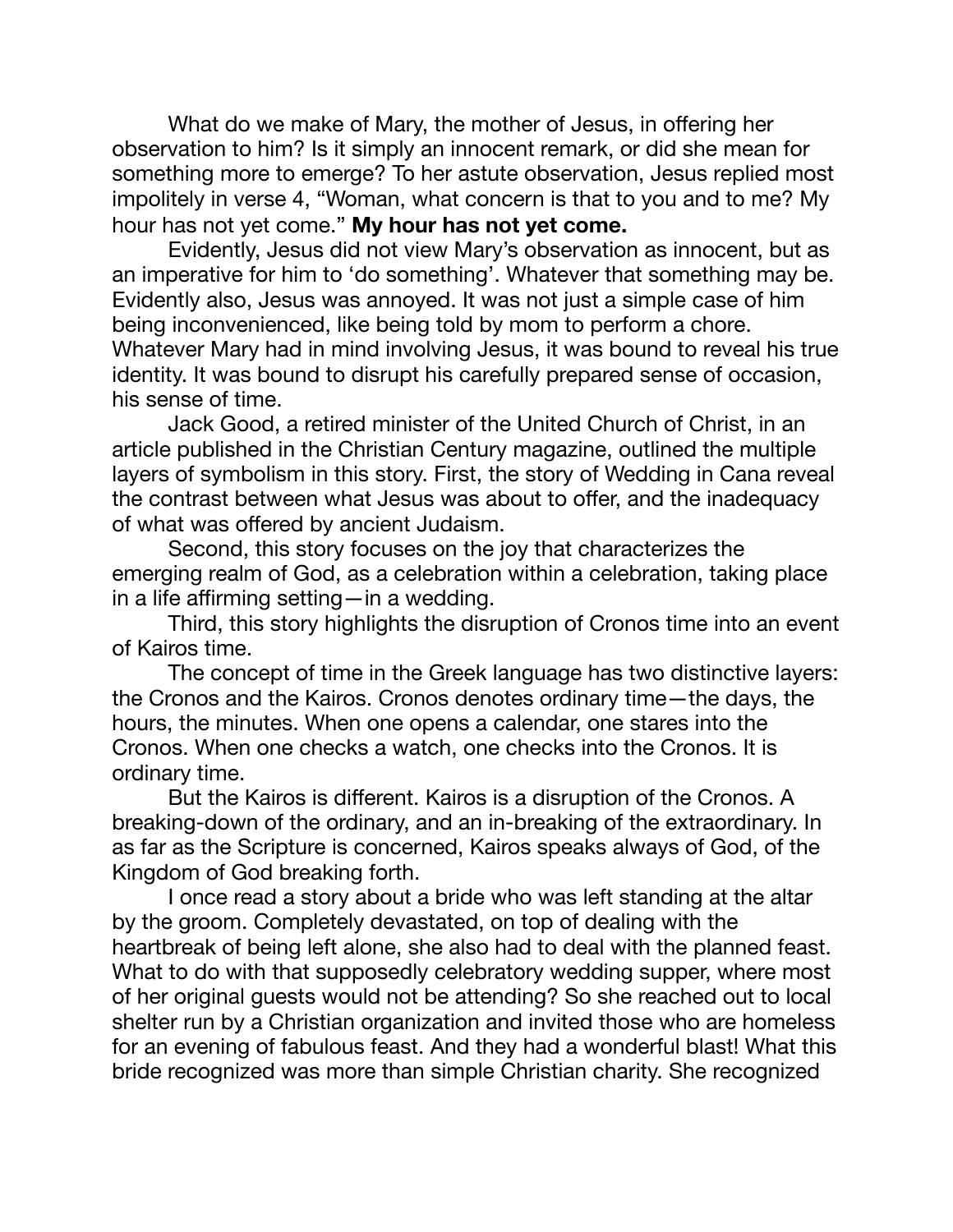the possibility, the occasion of significant witness, of Cronos being transformed into Kairos.

Coming back to the Scripture, after Jesus impolitely talked back to his mother, in verse 5, his mother said to the servants, "Do whatever he tells you." **Do whatever he tells you!** 

Mary has a proper sense of the occasion, and also a great sense of the others. The questions for us to ask as the community of faith, as the community of servants of the Lord, are these: In what ways are others essential to my relationship with God? In what ways are they indispensably present? In what ways does obedience supersede all other concerns?

So Jesus instructed the following. Note the ease with which Jesus surrendered his pre-planned strategy, his pre-planned Cronos, and embraced a new possibility. In verse 7, Jesus said to the servants, "Fill the jars with water". Now standing there were six stone water jars, the kind used by the Jews for ceremonial washing, each holding from twenty to thirty gallons. And they filled these jars to the brim.

That is a lot of water to be turned into wine, by my calculation, it is enough to fill 152 regular bottles of wine, way more than enough to satisfy any wedding feast, let alone a wedding banquet in a small village of the 1st century Galilee. When the Lord blesses, the Lord blesses abundantly, without reservation, beyond our comprehension.

What transpires next is even more amazing. In verse 8, then Jesus told the servants, "Now draw some out and take it to the master of the banquet." Note, Jesus did not explain, nor taste it first, neither did the servants. For all these servants knew, these jars contained dirty water used already by guests to wash their dirty hands and feet.

Yet, these servants obeyed, most radically. They listened to what Mary said, they did what the Lord instructed. Here is a theological truth: **it is in the absolute and radical obedience of the servants of God, that God chooses to demonstrate God's glory**—the glory and the miracle of turning water into wine.

We know how this story ends, in verse 9-10, "When the steward tasted the water that had become wine, and did not know where it came from (though the servants who had drawn the water knew), the steward called the bridegroom and said to him, "Everyone serves the good wine first, and then the inferior wine after the guests have become drunk. But you have kept the best wine until now.""